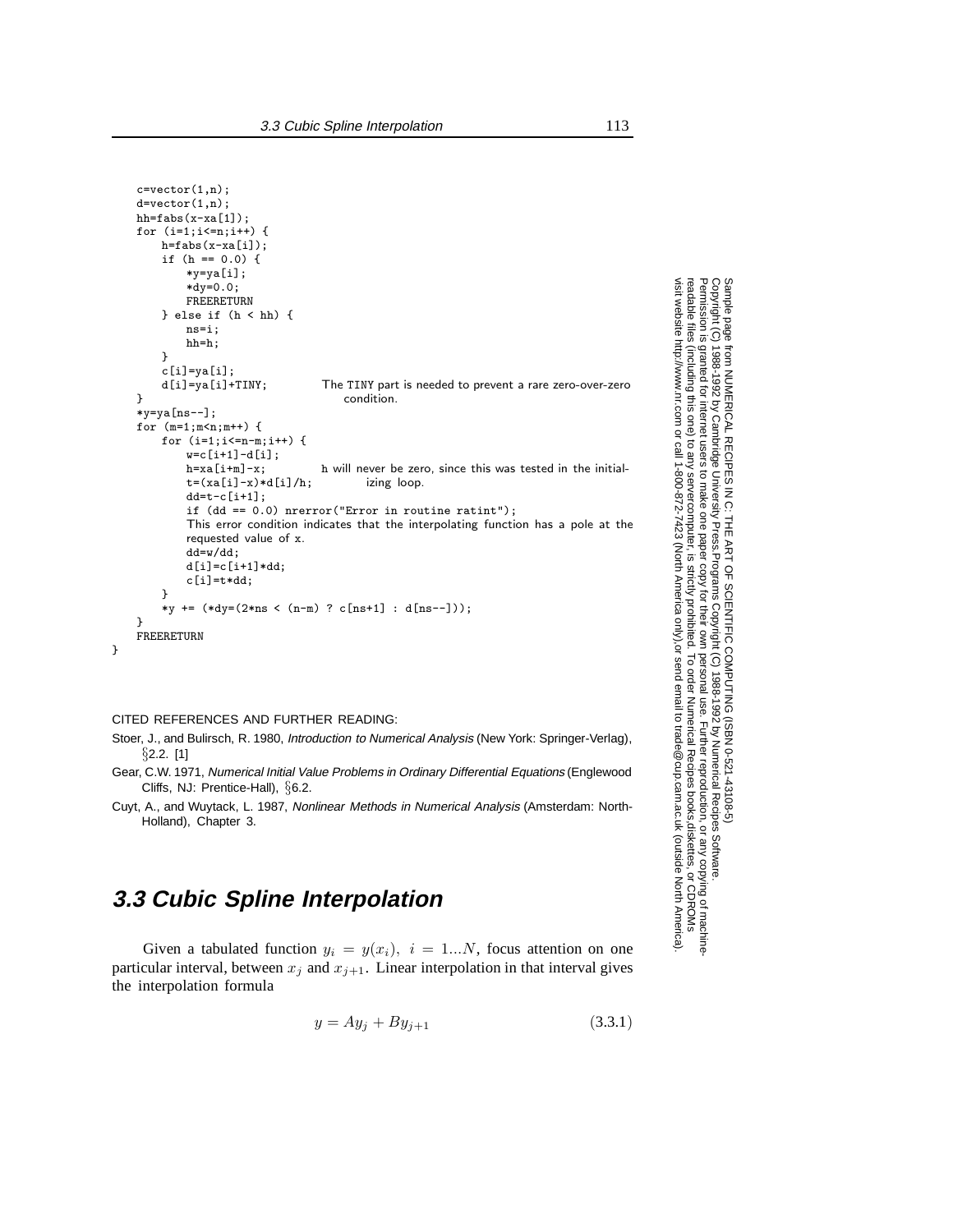where

$$
A \equiv \frac{x_{j+1} - x}{x_{j+1} - x_j} \qquad B \equiv 1 - A = \frac{x - x_j}{x_{j+1} - x_j} \tag{3.3.2}
$$

Equations (3.3.1) and (3.3.2) are a special case of the general Lagrange interpolation formula (3.1.1).

Since it is (piecewise) linear, equation (3.3.1) has zero second derivative in the interior of each interval, and an undefined, or infinite, second derivative at the abscissas  $x_j$ . The goal of cubic spline interpolation is to get an interpolation formula that is smooth in the first derivative, and continuous in the second derivative, both within an interval and at its boundaries.

Suppose, contrary to fact, that in addition to the tabulated values of  $y_i$ , we also have tabulated values for the function's second derivatives,  $y''$ , that is, a set of numbers  $y''_i$ . Then, within each interval, we can add to the right-hand side of equation (3.3.1) a cubic polynomial whose second derivative varies linearly from a value  $y''_j$  on the left to a value  $y''_{j+1}$  on the right. Doing so, we will have the desired continuous second derivative. If we also construct the cubic polynomial to have zero *values* at  $x_j$  and  $x_{j+1}$ , then adding it in will not spoil the agreement with the tabulated functional values  $y_i$  and  $y_{i+1}$  at the endpoints  $x_i$  and  $x_{i+1}$ .

A little side calculation shows that there is only one way to arrange this construction, namely replacing (3.3.1) by

$$
y = Ay_j + By_{j+1} + Cy_j'' + Dy_{j+1}'' \tag{3.3.3}
$$

where  $A$  and  $B$  are defined in  $(3.3.2)$  and

$$
C \equiv \frac{1}{6}(A^3 - A)(x_{j+1} - x_j)^2 \qquad D \equiv \frac{1}{6}(B^3 - B)(x_{j+1} - x_j)^2 \qquad (3.3.4)
$$

Notice that the dependence on the independent variable  $x$  in equations (3.3.3) and  $(3.3.4)$  is entirely through the linear x-dependence of A and B, and (through A and  $B$ ) the cubic x-dependence of  $C$  and  $D$ .

We can readily check that  $y''$  is in fact the second derivative of the new interpolating polynomial. We take derivatives of equation (3.3.3) with respect to x, using the definitions of A, B, C, D to compute  $dA/dx$ ,  $dB/dx$ ,  $dC/dx$ , and  $dD/dx$ . The result is

$$
\frac{dy}{dx} = \frac{y_{j+1} - y_j}{x_{j+1} - x_j} - \frac{3A^2 - 1}{6}(x_{j+1} - x_j)y_j'' + \frac{3B^2 - 1}{6}(x_{j+1} - x_j)y_{j+1}'' \tag{3.3.5}
$$

for the first derivative, and

$$
\frac{d^2y}{dx^2} = Ay''_j + By''_{j+1}
$$
\n(3.3.6)

for the second derivative. Since  $A = 1$  at  $x_j$ ,  $A = 0$  at  $x_{j+1}$ , while B is just the other way around,  $(3.3.6)$  shows that  $y''$  is just the tabulated second derivative, and also that the second derivative will be continuous across (e.g.) the boundary between the two intervals  $(x_{i-1}, x_i)$  and  $(x_i, x_{i+1})$ .

Sample page 1<br>Copyright (C) Copyright (C) 1988-1992 by Cambridge University Press. Programs Copyright (C) 1988-1992 by Numerical Recipes Software.<br>Permission is granted for internet users to make one paper copy for their own personal use. Further rep visit website http://www.nr.com or call 1-800-872-7423 (North America only), readable files (including this one) to any server Permission is granted for internet users to make one paper copy for their own personal use. Further reproduction, or any copying of machine-Copyright (C) 1988-1992 by Cambridge University Press. from NUMERICAL RECIPES IN C: THE ART OF SCIENTIFIC COMPUTING (ISBN 0-521-43108-5)<br>1988-1992 by Cambridge University Press. Programs Copyright (C) 1988-1992 by Numerical Recip computer, is strictly prohibited. To order Numerical Recipes books, Programs Copyright (C) 1988-1992 by Numerical Recipes Software. or send email to trade@cup.cam.ac.uk (outside North America). diskettes, or CDROMs

Sample page from NUMERICAL RECIPES IN C: THE ART OF SCIENTIFIC COMPUTING (ISBN 0-521-43108-5)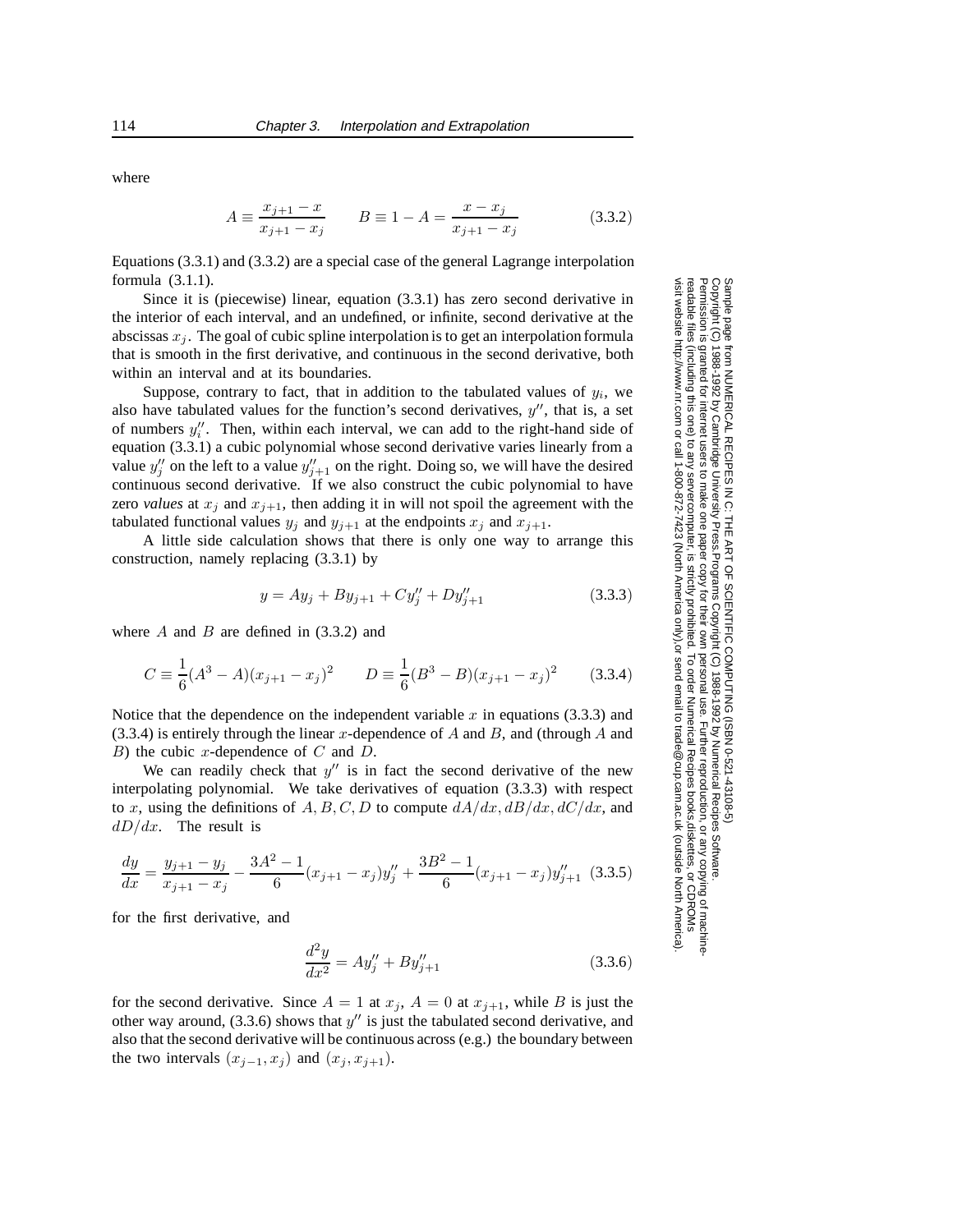The only problem now is that we supposed the  $y_i''$ 's to be known, when, actually, they are not. However, we have not yet required that the *first* derivative, computed from equation (3.3.5), be continuous across the boundary between two intervals. The key idea of a cubic spline is to require this continuity and to use it to get equations for the second derivatives  $y_i''$ .

The required equations are obtained by setting equation (3.3.5) evaluated for  $x = x_j$  in the interval  $(x_{j-1}, x_j)$  equal to the same equation evaluated for  $x = x_j$  but in the interval  $(x_j, x_{j+1})$ . With some rearrangement, this gives (for  $j = 2, ..., N-1$ )

$$
\frac{x_j - x_{j-1}}{6} y''_{j-1} + \frac{x_{j+1} - x_{j-1}}{3} y''_j + \frac{x_{j+1} - x_j}{6} y''_{j+1} = \frac{y_{j+1} - y_j}{x_{j+1} - x_j} - \frac{y_j - y_{j-1}}{x_j - x_{j-1}} \tag{3.3.7}
$$

These are  $N - 2$  linear equations in the N unknowns  $y''_i, i = 1, \ldots, N$ . Therefore there is a two-parameter family of possible solutions.

For a unique solution, we need to specify two further conditions, typically taken as boundary conditions at  $x_1$  and  $x_N$ . The most common ways of doing this are either

- set one or both of  $y_1''$  and  $y_N''$  equal to zero, giving the so-called *natural cubic spline*, which has zero second derivative on one or both of its boundaries, or
- set either of  $y''_1$  and  $y''_N$  to values calculated from equation (3.3.5) so as to make the first derivative of the interpolating function have a specified value on either or both boundaries.

One reason that cubic splines are especially practical is that the set of equations (3.3.7), along with the two additional boundary conditions, are not only linear, but also *tridiagonal*. Each  $y''_j$  is coupled only to its nearest neighbors at  $j \pm 1$ . Therefore, the equations can be solved in  $O(N)$  operations by the tridiagonal algorithm ( $\S 2.4$ ). That algorithm is concise enough to build right into the spline calculational routine. This makes the routine not completely transparent as an implementation of (3.3.7), so we encourage you to study it carefully, comparing with tridag (*§*2.4). Arrays are assumed to be unit-offset. If you have zero-offset arrays, see *§*1.2.

```
#include "nrutil.h"
```
void spline(float x[], float y[], int n, float yp1, float ypn, float y2[]) Given arrays  $x[1..n]$  and  $y[1..n]$  containing a tabulated function, i.e.,  $y_i = f(x_i)$ , with  $x_1 < x_2 < \ldots < x_N$ , and given values yp1 and ypn for the first derivative of the interpolating function at points 1 and n, respectively, this routine returns an array  $y2[1..n]$  that contains the second derivatives of the interpolating function at the tabulated points  $x_i$ . If  $yp1$  and/or ypn are equal to  $1 \times 10^{30}$  or larger, the routine is signaled to set the corresponding boundary condition for a natural spline, with zero second derivative on that boundary. {

```
int i,k;
float p,qn,sig,un,*u;
u=vector(1, n-1);<br>if (yp1 > 0.99e30)The lower boundary condition is set either to be "nat-
    y2[1]=u[1]=0.0; ural"
else { \qquad \qquad or else to have a specified first derivative.
    y2[1] = -0.5;u[1]=(3.0/(x[2]-x[1]))*((y[2]-y[1])/(x[2]-x[1])-yp1);
}
```
Sample page from NUMERICAL RECIPES IN C. THE ART OF SCIENTIFIC COMPUTING (ISBN 0-521-433105-5)<br>Copyright (C) 1988-1992 by Cambridge University Press. Programs Copyright (C) 1988-1992 by Numerical Recipes Software.<br>Permissi visit website http://www.nr.com or call 1-800-872-7423 (North America only), readable files (including this one) to any server Permission is granted for internet users to make one paper copy for their own personal use. Further reproduction, or any copying of machine-Copyright (C) 1988-1992 by Cambridge University Press. Sample page from NUMERICAL RECIPES IN C: THE ART OF SCIENTIFIC COMPUTING (ISBN 0-521-43108-5) computer, is strictly prohibited. To order Numerical Recipes books, Programs Copyright (C) 1988-1992 by Numerical Recipes Software. or send email to trade@cup.cam.ac.uk (outside North America). diskettes, or CDROMs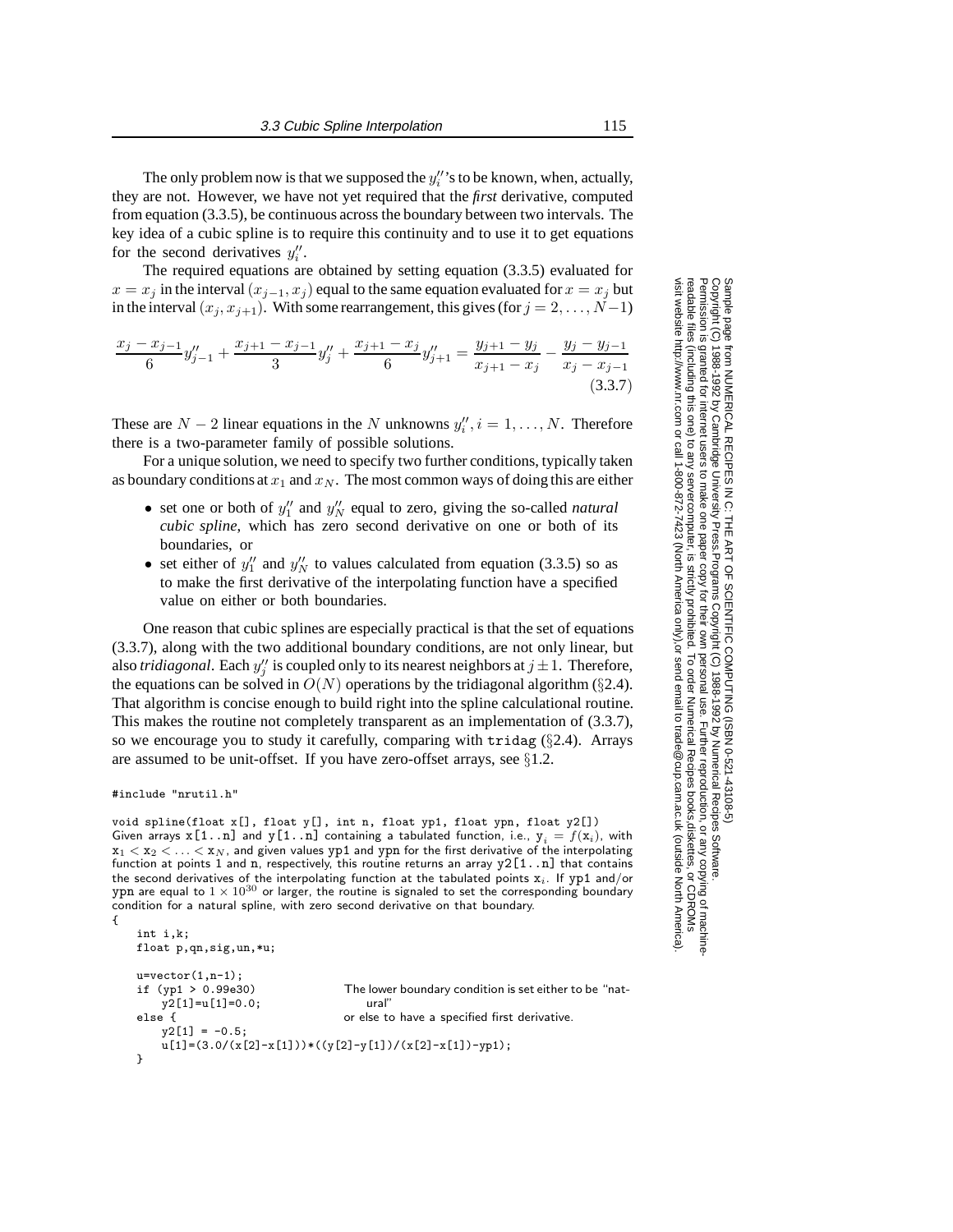```
for (i=2; i<=n-1; i++) { This is the decomposition loop of the tridiagonal al-
                                                 gorithm. y2 and u are used for tem-
                                                 porary storage of the decomposed
                                                 factors.
    sig=(x[i]-x[i-1])/(x[i+1]-x[i-1]);p=sig*y2[i-1]+2.0;
    y2[i] = (sig-1.0)/p;u[i]=(y[i+1]-y[i])/(x[i+1]-x[i]) - (y[i]-y[i-1])/(x[i]-x[i-1]);u[i]=(6.0*u[i]/(x[i+1]-x[i-1])-sig*u[i-1])/p;
}
if (ypn > 0.99e30) The upper boundary condition is set either to be an=un=0.0:
    qn=un=0.0;else { or else to have a specified first derivative.
    qn=0.5;
    un=(3.0/(x[n]-x[n-1]))*(ypn-(y[n]-y[n-1])/(x[n]-x[n-1]));
}
y2[n] = (un-qn*u[n-1])/(qn*y2[n-1]+1.0);<br>for (k=n-1:k>=1:k--) This is t
                                  This is the backsubstitution loop of the tridiagonal algorithm.
    y2[k]=y2[k]*y2[k+1]+u[k];free_vector(u,1,n-1);
```
It is important to understand that the program spline is called only *once* to process an entire tabulated function in arrays  $x_i$  and  $y_i$ . Once this has been done, values of the interpolated function for any value of  $x$  are obtained by calls (as many as desired) to a separate routine splint (for "*spl*ine *int*erpolation"):

```
void splint(float xa[], float ya[], float y2a[], int n, float x, float *y)
Given the arrays xa[1..n] and ya[1..n], which tabulate a function (with the xa_i's in order),
and given the array y2a[1..n], which is the output from \text{split} above, and given a value of
x, this routine returns a cubic-spline interpolated value y.
{
    void nrerror(char error_text[]);
    int klo,khi,k;
    float h,b,a;
   klo=1; We will find the right place in the table by means of
                                      bisection. This is optimal if sequential calls to this
                                      routine are at random values of x. If sequential calls
                                      are in order, and closely spaced, one would do better
                                      to store previous values of klo and khi and test if
                                      they remain appropriate on the next call.
    khi=n;
    while (khi-klo > 1) {
        k=(khi+klo) \gg 1;
        if (xa[k] > x) khi=k;
        else klo=k;
    } klo and khi now bracket the input value of x.
    h=xa[khi]-xa[klo];
    if (h == 0.0) nrerror("Bad xa input to routine splint"); The xa's must be dis-
    a=(xa[khi]-x)/h; tinct.<br>
b=(x-xa[kIo])/h; Cubic spline polynomial is now evaluated.
                                  Cubic spline polynomial is now evaluated.
```

```
*y=a*ya[klo]+b*ya[khi]+((a*a*a-a)*y2a[klo]+(b*b*b-b)*y2a[khi])*(h*h)/6.0;
```

```
}
```
#### CITED REFERENCES AND FURTHER READING:

De Boor, C. 1978, A Practical Guide to Splines (New York: Springer-Verlag).

- Forsythe, G.E., Malcolm, M.A., and Moler, C.B. 1977, Computer Methods for Mathematical Computations (Englewood Cliffs, NJ: Prentice-Hall), *§§*4.4–4.5.
- Stoer, J., and Bulirsch, R. 1980, Introduction to Numerical Analysis (New York: Springer-Verlag), *§*2.4.
- Ralston, A., and Rabinowitz, P. 1978, A First Course in Numerical Analysis, 2nd ed. (New York: McGraw-Hill), *§*3.8.

Sample page from NUMERICAL RECIPES IN C: THE ART OF SCIENTIFIC COMPUTING (ISBN 0-521-43106-5)<br>Permission is granted for internet users to make one paper copy for their own personal use. Further reproduction, or any copying visit website http://www.nr.com or call 1-800-872-7423 (North America only), readable files (including this one) to any server Permission is granted for internet users to make one paper copy for their own personal use. Further reproduction, or any copying of machine-Copyright (C) 1988-1992 by Cambridge University Press. Sample page from NUMERICAL RECIPES IN C: THE ART OF SCIENTIFIC COMPUTING (ISBN 0-521-43108-5) computer, is strictly prohibited. To order Numerical Recipes books, Programs Copyright (C) 1988-1992 by Numerical Recipes Software. or send email to trade@cup.cam.ac.uk (outside North America). diskettes, or CDROMs

}